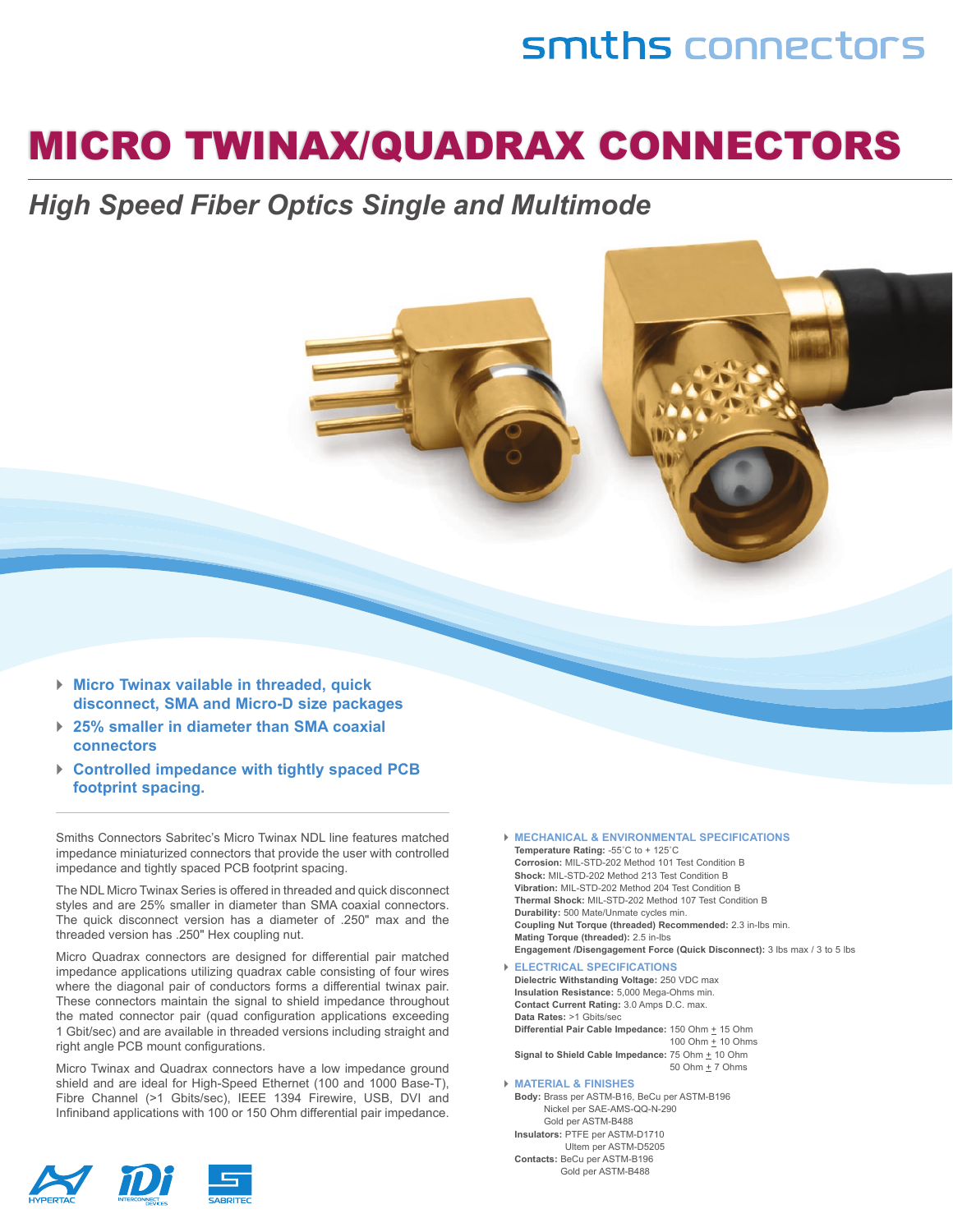## Micro Twinax Connectors

## QUICK DISCONNECT NDL SIZE PACKAGES

### ► **Quick Disconnect Micro Twinax NDL Plug 100 and 150 Ohm**



| PART#       | <b>OHMS</b> | <b>CABLE TYPE</b>      | <b>CABLE</b> |
|-------------|-------------|------------------------|--------------|
| 014034-2049 | 100         | Differential Twinax    | 540-1153-000 |
| 014034-2050 | 100         | <b>Flexible Twinax</b> | 540-1161-000 |
| 014034-2051 | 100         | Differential Twinax    | 540-1167-000 |
| 014034-2052 | 150         | Flexible Twinax        | 540-1099-000 |

#### ► **Quick Disconnect Micro Twinax NDL Bulkhead Mount Jack 100 and 150 Ohm**



#### ► **Quick Disconnect Micro Twinax NDL Jack Straight PCB Mount 100 and 150 Ohm**



#### ► **Quick Disconnect Micro Twinax NDL Right Angle PCB Mount 100 and 150 Ohm**



| PART#       | <b>IMPEDANCE</b> |  |
|-------------|------------------|--|
| 014117-1037 | 100 Ohms         |  |
| 014117-1038 | 150 Ohms         |  |

#### ► **Quick Disconnect Micro Twinax NDL Right Angle Plug 100 and 150 Ohm**



| PART#       | OHMS | <b>CABLE TYPE</b>   | CABLE        |
|-------------|------|---------------------|--------------|
| 014034-1027 | 100  | Differential Twinax | 540-1153-000 |
| 014034-1028 | 100  | Flexible Twinax     | 540-1161-000 |
| 014034-1029 | 100  | Differential Twinax | 540-1167-000 |
| 014034-1030 | 150  | Flexible Twinax     | 540-1099-000 |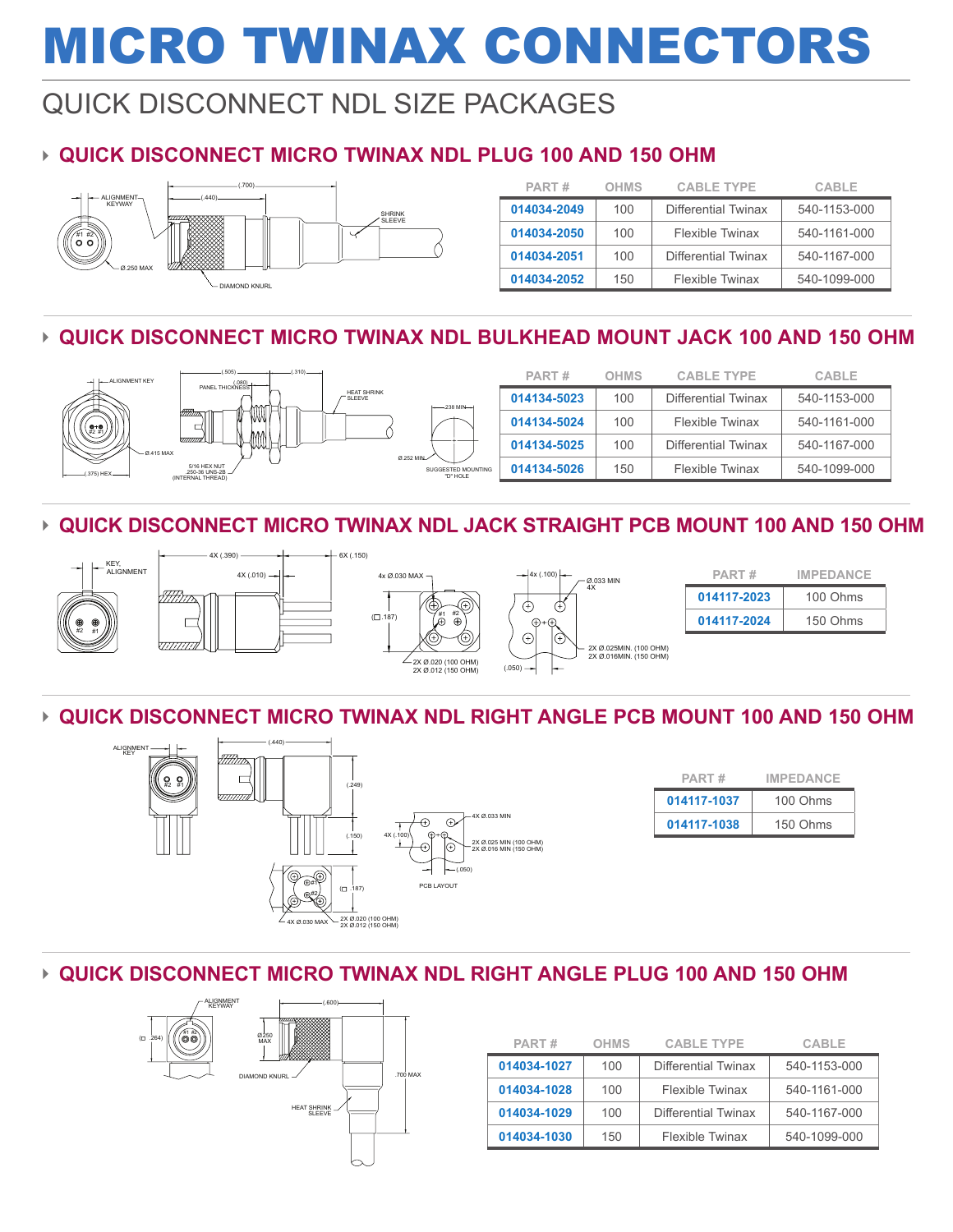# Micro Twinax Connectors

### threaded NDL SIZE PACKAGES

### ► **Threaded Micro Twinax NDL Straight Cable Plug 100 and 150 Ohm**



| PART#       | <b>OHMS</b> | <b>CABLE TYPE</b>          | CABLE        |
|-------------|-------------|----------------------------|--------------|
| 014034-2045 | 100         | <b>Differential Twinax</b> | 540-1153-000 |
| 014034-2046 | 100         | Flexible Twinax            | 540-1161-000 |
| 014034-2047 | $100 -$     | Differential Twinax        | 540-1167-000 |
| 014034-2048 | 150         | Differential Twinax        | 540-1099-000 |

#### ► **Threaded Micro Twinax NDL Bulkhead Mount Jack 100 and 150 Ohm**



| PART#       | <b>OHMS</b> | <b>CABLE TYPE</b>   | CABLE        |
|-------------|-------------|---------------------|--------------|
| 014134-5018 | 100         | Differential Twinax | 540-1153-000 |
| 014134-5019 | 100         | Flexible Twinax     | 540-1161-000 |
| 014134-5020 | 100         | Differential Twinax | 540-1167-000 |
| 014134-5021 | 150         | Differential Twinax | 540-1099-000 |

#### ► **Threaded Micro Twinax NDL Straight Jack 100 and 150 Ohm PCB Mount**







|                 | $-2X \oslash 0.020$ (100 OHM)<br>2X Ø.012 (150 OHM) | (.100)<br>4X<br>4X Ø.033MIN                                                     |  |
|-----------------|-----------------------------------------------------|---------------------------------------------------------------------------------|--|
| (Ø.187)⊣<br>THD | 4<br>⊕<br>⊕<br>4X Ø.030 MAX                         | $\pm$<br>$^{+}$<br>- 2X Ø.025MIN. (100 OHM)<br>2X Ø.016MIN. (150 OHM)<br>(.050) |  |
|                 |                                                     | PCB LAYOUT                                                                      |  |

| PART#       | <b>IMPEDANCE</b> |
|-------------|------------------|
| 014117-2020 | 100 Ohms         |
| 014117-2021 | 150 Ohms         |

#### ► **Threaded Micro Twinax NDL Right Angle Jack 100 and 150 Ohm PCB Mount**



#### ► **Threaded Micro Twinax NDL Right Angle Plug 100 and 150 Ohm**



| PART#       | <b>OHMS</b> | <b>CABLE TYPE</b>   | CABLE        |
|-------------|-------------|---------------------|--------------|
| 014034-1020 | 100         | Flexible Twinax     | 540-1153-000 |
| 014034-1021 | $100 -$     | Differential Twinax | 540-1161-000 |
| 014034-1022 | $100 -$     | Differential Twinax | 540-1167-000 |
| 014034-1023 | 150         | Flexible Twinax     | 540-1099-000 |